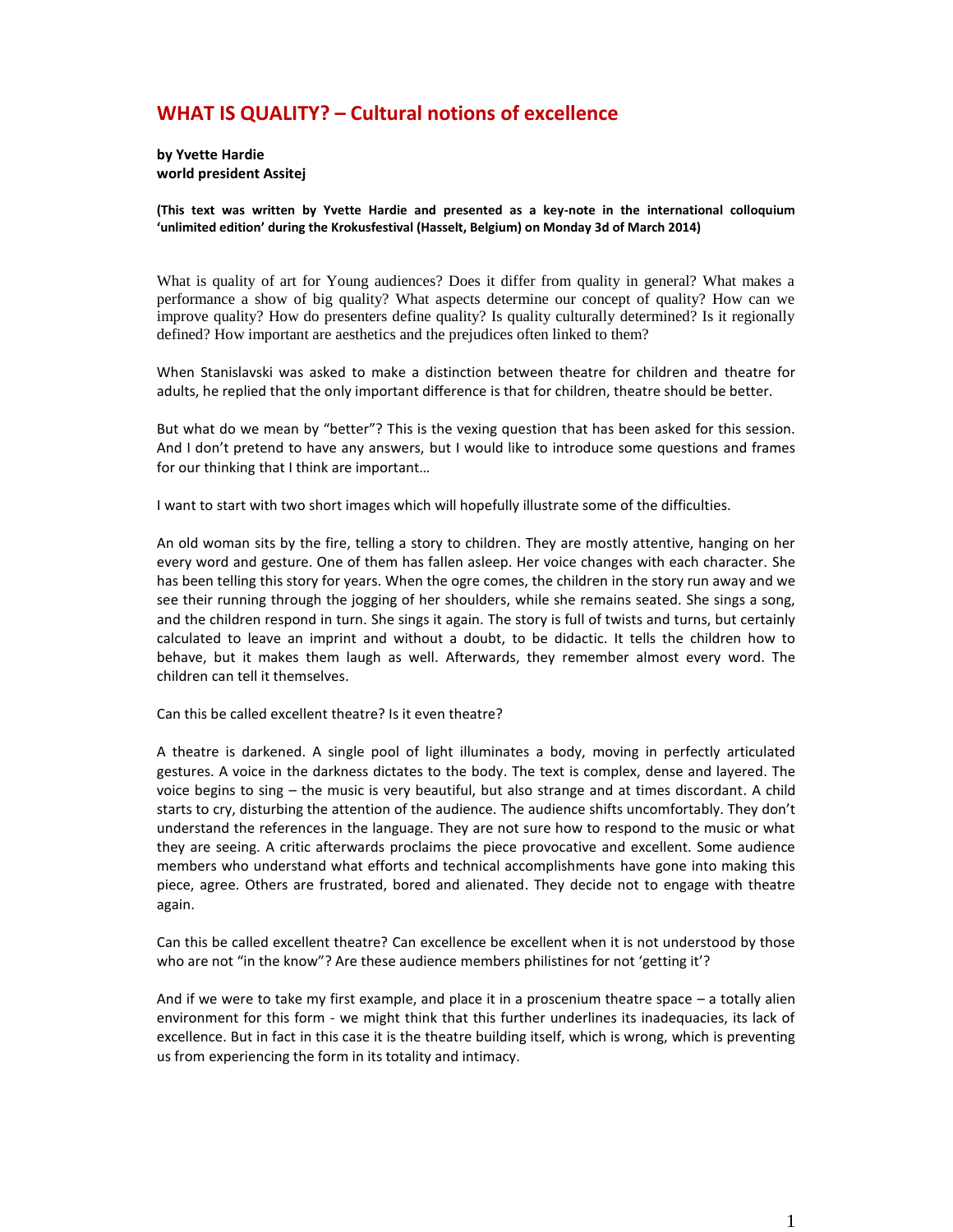In a totally different context, an experiment was done in three countries, with students to identify excellence in teaching. The countries were Argentina, China and the UK. The aspects that had to be selected as most important to excellence were placed into different categories: physical characteristics, personal characteristics, attitudes and capacities. The results were very different from country to country. In China, physical characteristics such as age, social status, race and nationality were the highest determinants of excellence, while in Argentina, these factors had no bearing whatsoever on notions of excellence. In Argentina, the most important aspects were right attitude (hard work, persistence, honesty) and then a mix of personal characteristics and capacities. In the UK, personal characteristics were far more important than anything else – leadership and charisma were the concepts that best approached the notion of excellence in teaching. So we can see in this example, an intercultural study of perceptions of excellence at Coventry University, UK, that there is no global concept of excellence when it comes to teaching. Rather, perceptions are very much culturally sensitive and determined, and this has implications for students moving from one university to one in another country or culture…

## Is this true of theatre as well?

I believe that if we were to do a similar study today, but were to choose theatre as our area of focus, we would find something very similar. If, instead of the above mentioned categories, we were to group our questions into areas such as: experimentation and innovation; craftsmanship and technique; timeless, universal truths; direct communication eliciting responses; narrative power; just as examples of priorities, we would find a range of very different priorities in this room, and we may find on analysis that that these are culturally determined. Whatever categories we chose to include in this question – what makes for excellence in theatre? - would be paramount to the answers we would get. Talking about excellence in the arts forces us to first of all define what we consider art to be, and who we are in relation to it. But in defining art, we include and we exclude certain notions of what can possibly be considered excellent. It seems that we define excellence first in relation to ourselves, and to our own ways of working, and these may be consciously or subconsciously culturally biased.

And who defines "excellence"? Is it the critics, the researchers, the artists themselves, the cultural policy makers, the educators, the funders, the audience? And if it is the critics, for example, who are these critics? Where do they come from? Whoever defines excellence in art also ultimately holds the power of interpretation, of censorship, of criticism, of what gets produced. If we allow a certain cultural grouping to define excellence, we are in danger of excluding, marginalising and alienating others and other forms of excellence. Generally excellence is determined in our various societies by the so-called experts. We hold these experts in high regard – after all they have studied the art form for years, they surely know what excellence is and how it is composed. We rely on their knowledge and expertise in judging our own work.

To develop these thoughts further, I'd like to explore some concepts of excellence in theatre, based on an Australian article by Mary Kalantzis and Bill Cope called "Vocabularies of Excellence: rewording multicultural arts policies."

In this research article, they critically examine a number of different notions of excellence:

1. **Excellence is the universal canon and is measured according to the standards of the 'great artists'. Excellence is defined as a timeless, transcendent aesthetic.** In this case, the excellence is generally determined as such by a dominant culture, which is by its very nature literary, individualistic and defensive about what it considers to be culture. Of course we can see that this approach denies the richness and diversity of world cultures, and fails to be truly international…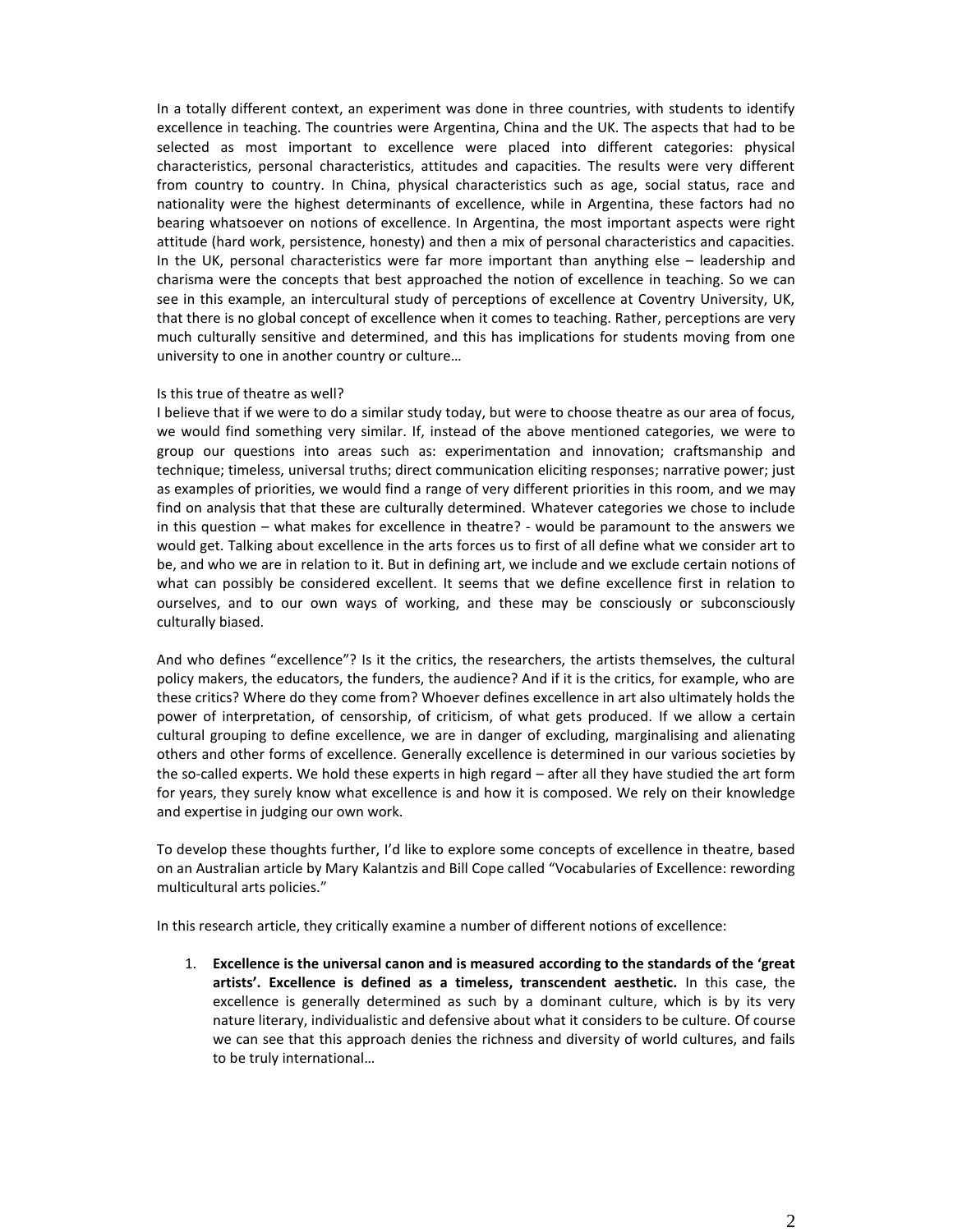- 2. **Excellence is the avant garde, the original, innovative**. Here there is a denial of the canon, of the great tradition. Therefore not only are traditional or canonical forms in trouble, but also community-based forms can never be truly excellent, since they are too derivative.
- 3. **Excellence is specific to a particular art-form and can only be judged relative to the standards and practices of the craft.** Technique and knowledge of the technique is vital in determining excellence. A non-expert is unlikely to be able to distinguish between the truly excellent and the merely competent. This of course implies that most of the audience cannot truly determine excellence, but rather need someone to guide them into what makes something "excellent".
- 4. **Excellence is the expression of the national or ethnic best, the representation of the essence of national or ethnic identity and culture.** Here excellence is associated with particular traditions and cultural practices, and this tends to contradict the idea that art is universal. This approach devalues minority, or foreign cultures, tending to put more value on own culture. It is in antithesis to approaches which value diversity.
- 5. **Excellence cannot be made explicit– it is based on the originality and creativity of the individual artist, and can only be perceived practically and intuitively by this "artist".** Here excellence is individually rather than communally produced, and cultures which value the collective would be at a disadvantage here.
- 6. **Excellence is above culture and politics and takes us out of the mundane and everyday into the spiritual and the realm of high art.** This of course again discriminates and limits art on the basis of content and on some subjects being more universal than others. If we applied this as a measure of excellence in South Africa, we would probably be left with very little of what would be considered to be great theatre.
- 7. **Excellence is determined by markets, sales and the size of audiences.** The commercial viability of a project directly correlates with its excellence. The problem with this view of excellence is the fact that audiences are seen as somehow static. They have been produced to consume a particular kind of product, and now they need to be fed. This view completely disregards potential audiences that could still be actively created for new kinds of work. However, on the other hand, it is the only concept of excellence as explored in this report, which takes the audience into consideration at all…

Of course these are not the only notions of excellence that could and should be explored. I don't believe that we can consider excellence to be a single or a concrete and static concept, but rather it needs to be understood as being intrinsically subjective, malleable, and context-dependent. Rather than one kind of excellence, there are in my opinion, many diverse excellences. I would like to think of excellence as a multi-sided polyhedron, which allows a number of different windows into valuing a piece of theatre. Excellence in one context may not be excellence in another.

For example, surely excellence should also be related to functionality and purpose. If a kettle doesn't make the water hot, however beautiful to look at, can it be called "excellent"? So the purpose of the art form and of the artist needs also to be taken into consideration… Is this purpose achieved? Is there a true communication with the audience? If not, then can we call this work excellent?

A piece of protest theatre in South Africa under apartheid, may have a simplistic structure, dialogue which is not particularly poetic or multi-layered, a repetition of particular themes – but the sheer energy and daring of this piece, created under conditions of oppression and danger, can make for excellent theatre where the audience is not only profoundly moved, but also moved to action… Would this same piece of theatre be excellent in today's conditions? Possibly not, although it has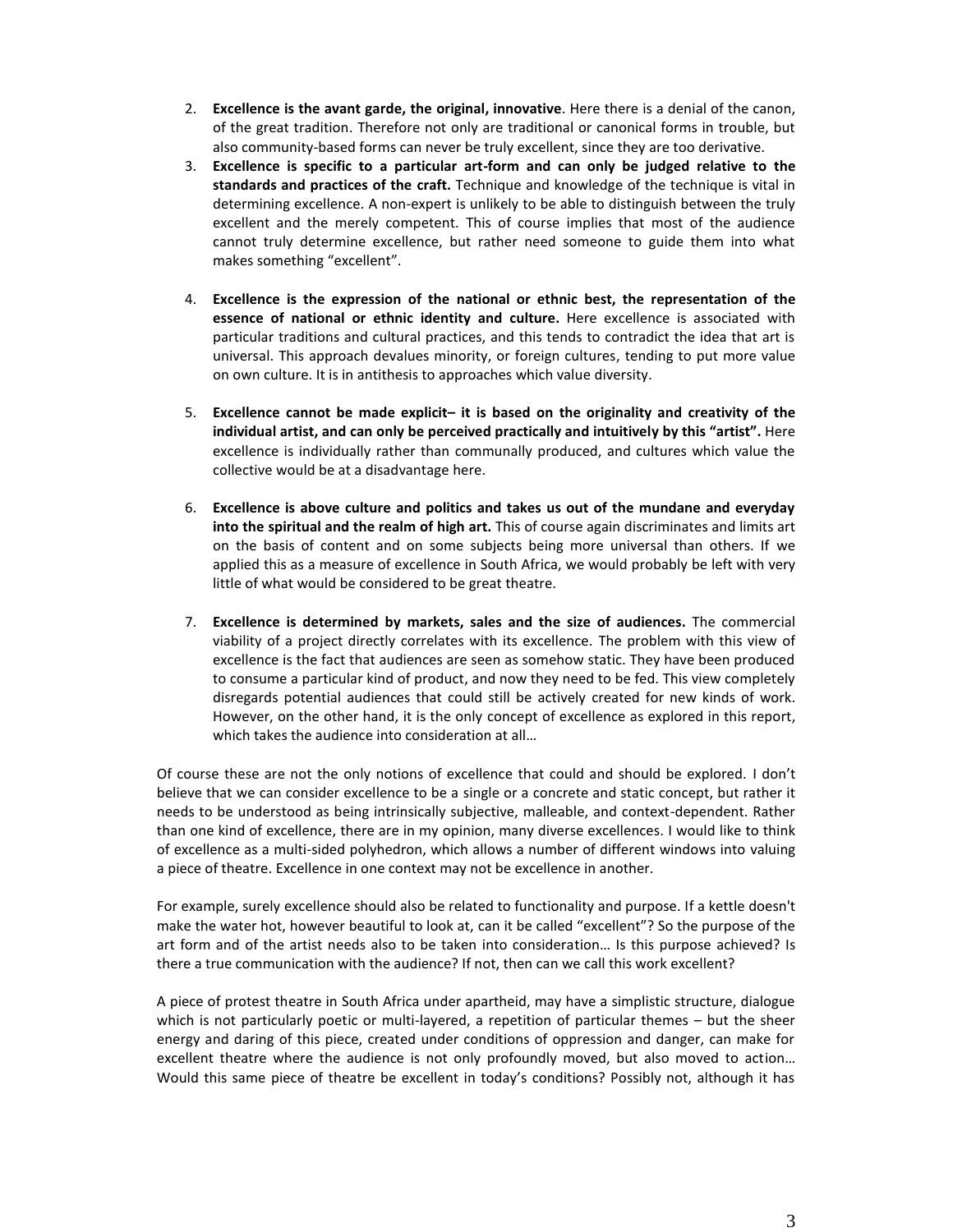been interesting that in the past year, we have had revivals of several of the great works of protest theatre, and all of them have been immensely successful with audiences. Perhaps this speaks more to the fact that the conditions of living for ordinary South Africans have not yet changed sufficiently.

To bring the discussion to South Africa then, I would like to do a very simplistic comparison of cultural notions of excellence in theatre as it may be described in my country. (You must understand that South Africa is a very complex country with 11 official languages, each with its own dominant culture, but with many more strongly identified cultural groupings, beside this, for example, South African Indians, both Hindus and Muslims; the San and Khoi peoples, who are the original people of South Africa, but whose languages are not amongst our official languages… These are just two examples.) So anything that I say here is going to be overly simplified.

If we summarise cultural notions of excellence on two polarities, some of the main features might be:

| Western culture (English / Afrikaans)         | African culture (Zulu, Xhosa, Sotho, Sepedi,     |
|-----------------------------------------------|--------------------------------------------------|
|                                               | Tswana etc)                                      |
| Theatre of importance to the individual       | Theatre of importance to the community           |
| Linear narratives                             | Ritualistic, repetitive, circular narratives     |
| Virtuosity in performance skills acquired     | Virtuosity in performance skills passed down and |
| through extensive study                       | developed within community                       |
| Performance is perfected in isolation and     | Performance is perfected only through            |
| then transmitted to audience                  | interaction and communication with audience      |
| Evokes the intellectual, the symbolic         | Evokes the spiritual, the ancestors              |
| Focus on individual performances              | Focus on ensemble performances                   |
| Requires and relies on the technology and     | Requires and relies on the freedom and           |
| concentration of the theatre space            | inclusivity of the public space                  |
| Impact is personal, transforming the          | Impact is social, transforming the society       |
| individual                                    |                                                  |
| Create original, innovative concepts, stories | Preserve traditional cultural heritage, stories. |

These may be seen as some of the polarities that we might experience in people's estimation of excellence if they were coming strictly from one or other side of this cultural divide. If we go to a theatre experience with one or other set of cultural expectations, as described, we might complain after a performance—"that wasn't theatre" or "that wasn't excellent theatre". But it might be that it is our capacity to judge excellence that is not inclusive enough, rather than the work which is not excellent enough.

But perhaps another point to be made, is that identities are seldom simply singular. In a multilingual and multicultural democracy such as South Africa, identities are in fact many-layered and shifting. People embrace several, sometimes contradictory identities and move fluidly between these, and this allows for greater cultural mobility and inclusivity. Often the most exciting theatre makers in South Africa are those who are making work that bridge these two poles, or exist in the liminal states between them. This is in itself, in my view, a marker of excellence.

In the 2008 UK report from the Department of Culture, Media and Sports, called "Supporting Excellence in the Arts": Brian McMaster says, "Excellence in culture occurs when an experience affects and changes an individual. An excellent cultural experience goes to the root of living." I would agree with this as a basic principle, which speaks to excellence as being somehow transformative, except coming from my context, I would want to add the term "community". "Excellence in culture occurs when an experience affects and changes an individual and/or a community…"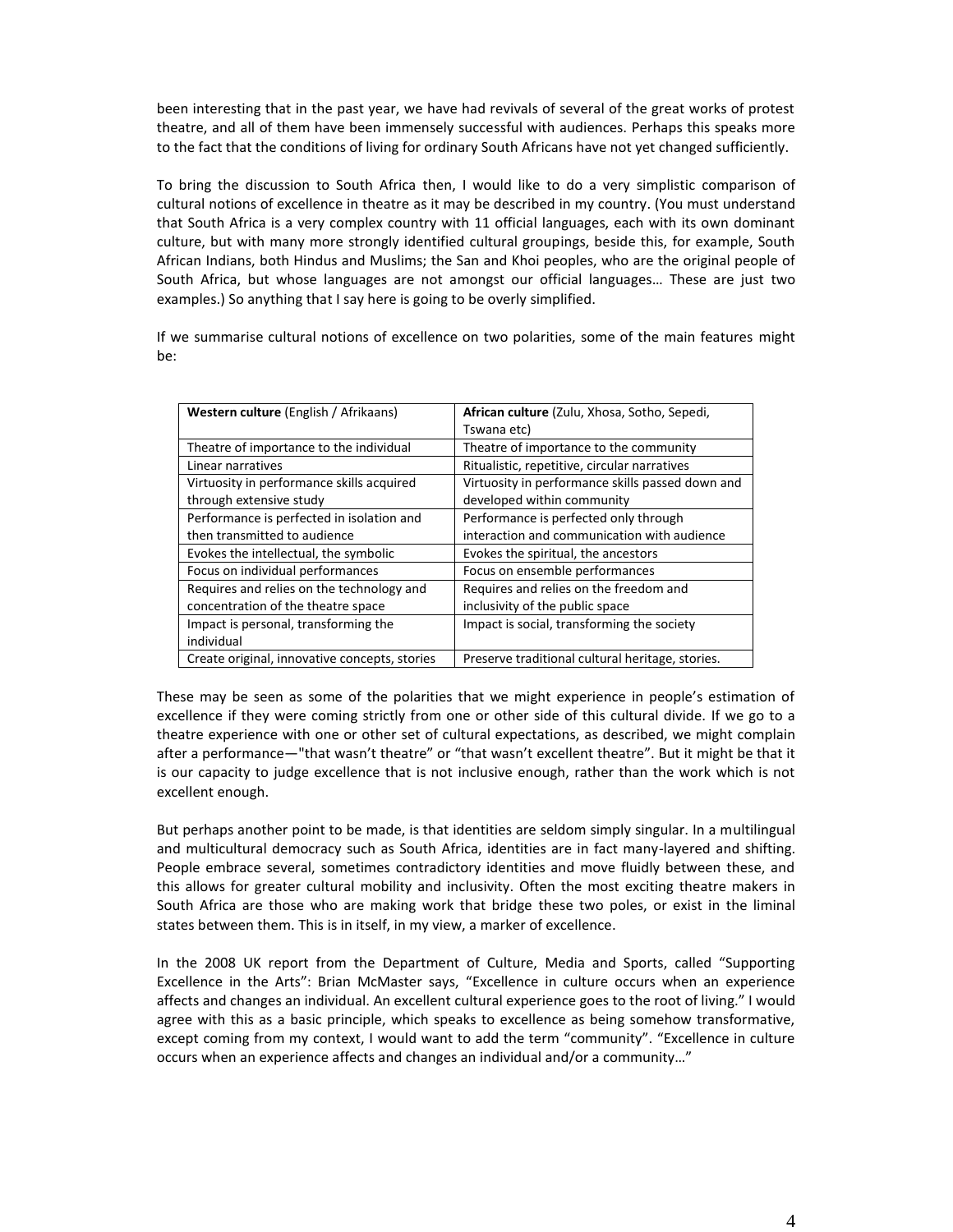Now how does all of the above apply particularly to theatre for young audiences? If excellence is something that requires cultural or artistic knowledge and experience, in order to be judged, recognised or fully appreciated, then what does this say about the child audience where there is no previous experience or expert knowledge of the art form or of aesthetics? On the other hand, as theatre makers for young audiences we are often painfully aware of our own deficiencies. We suffer from a very particular area of lack of knowledge and experience in that we are no longer experts in childhood.

If excellence can be seen as culture-dependent, then what about the culture of childhood itself, which along with ethnic culture, community culture, linguistic culture, surely also has a role to play in defining what excellence is?

Sociologist Talcott Parsons has spoken about the fact that human infants do not possess culture at birth. New generations of children are in his terms a "recurrent barbarian invasion"…that need to be conditioned in order to fit into and contribute towards their society. While we may balk at this description, what he is describing is the fact that children go through a process of socialisation. At what point do children become sufficiently steeped in their own culture for us to be able to say that they are responding from a particular cultural paradigm? The processes of enculturation (the socialisation of children to the norms and values of their culture) and acculturation (the process of adopting cultural traits or social patterns of another group, and a restructuring or blending of cultures as a result) are ongoing throughout childhood and the teenage years. The processes are also both conscious and unconscious. Children's play has been recognised as a major enculturative mechanism, through which children learn societal roles, norms and values. If this is the case, then theatre based on children's play becomes another element of the enculturation process. This process is life-long, although many people may become more resistant to adaptation as they become older.

Surely the best way to ascertain excellence, particularly with the child audience is to focus on their response, their engagement, their interaction with the piece? But how do we measure or understand this effect or change, particularly when children are not able to articulate their experience for us? The Starcatchers final report describes two forms of engagement from very young children: absorbed engagement and interactive engagement, both of which can be observed and to some extent recorded. And what then about pieces where children may respond with great enthusiasm and joy, and yet the more experienced, expert eye feels that what we are watching is clichéd, hackneyed, predictable, or forgettable? Does this mean that despite the positive audience response, the piece should not be considered excellent?

My particular passion in my work in South Africa is exposing children who have never before experienced theatre to theatre for the first time. But this also raises many questions. For example, we have found that often the first fascination for the child experiencing theatre for the first time, is not the beauty of the images, or the delight of the surprises in the piece, or any of what we have considered important in the theatre-making. Often for this child, it is a fascination with the practical, the concrete elements of the experience – the darkness, the sound that comes from unexpected places, how something worked, what a prop was made out of (whether it was real or not) - and this has to be experienced first and negotiated before the more artistic or esoteric questions can be examined. So cultural experiences may need to be made familiar for audiences before they are able to truly engage with the fullness of the work created for them.

For this reason, performances that occur naturally within a child's world as early as possible in their lives may be the best introduction to theatre. I believe that our recent experimentation with Magnet Theatre, who took pieces into township crèches to over 2000 children under the age of 4 was successful firstly because the event happened in the children's familiar space … the accessibility and